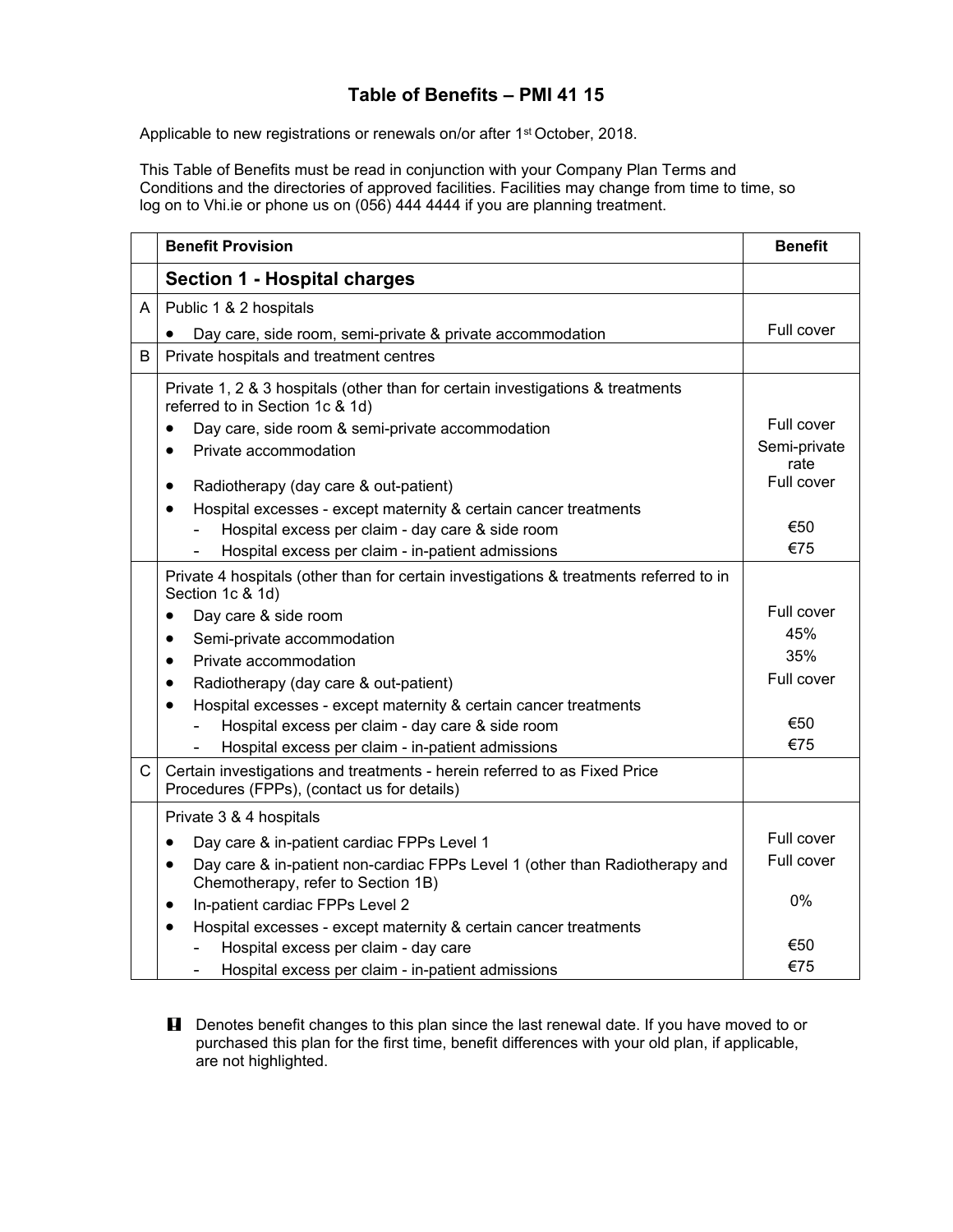## PMI 41 15

| D            | Specified hip, knee & shoulder joint replacement procedures (herein referred to as<br>Orthopaedic procedures) & specified Ophthalmic procedures - contact us for<br>details of these |                                   |
|--------------|--------------------------------------------------------------------------------------------------------------------------------------------------------------------------------------|-----------------------------------|
|              | Private 1, 2 & 3 hospitals                                                                                                                                                           |                                   |
|              | Day care, side room & semi-private accommodation<br>٠                                                                                                                                | 80%                               |
|              | Private accommodation                                                                                                                                                                | 80% Semi-<br>private rate         |
|              | Hospital excesses<br>$\bullet$                                                                                                                                                       |                                   |
|              | Hospital excess per claim - day care & side room                                                                                                                                     | €50                               |
|              | Hospital excess per claim - in-patient admissions                                                                                                                                    | €75                               |
|              | Private 4 hospitals                                                                                                                                                                  |                                   |
|              | Day care & side room<br>٠                                                                                                                                                            | 80%                               |
|              | Semi-private accommodation                                                                                                                                                           | 45%                               |
|              | Private accommodation                                                                                                                                                                | 35%                               |
|              | Hospital excesses                                                                                                                                                                    |                                   |
|              | Hospital excess per claim - day care and side room                                                                                                                                   | €50<br>€75                        |
|              | Hospital excess per claim - in-patient admissions                                                                                                                                    |                                   |
|              | When carried out as a Fixed Price Procedure (contact us for details)                                                                                                                 |                                   |
|              | Private 3 & 4 hospitals                                                                                                                                                              | 80%                               |
|              | Hospital excess (per claim)                                                                                                                                                          | €75                               |
|              | <b>Section 2 - Consultants' fees/GP procedures</b>                                                                                                                                   |                                   |
| A            | In-patient treatment, day-care/side room/out-patient & GP procedures                                                                                                                 |                                   |
|              | Participating consultant/GP<br>$\bullet$                                                                                                                                             | Full cover                        |
|              | Non-participating consultant/GP                                                                                                                                                      | Standard<br>benefit               |
|              | Section 3 - Psychiatric cover (read in conjunction with Section<br>1)                                                                                                                |                                   |
| A            | In-patient psychiatric cover                                                                                                                                                         | 100 days                          |
| В            | Day care psychiatric treatment for approved day care programmes                                                                                                                      | Contact us for<br>further details |
| $\mathsf{C}$ | In-patient treatment for alcoholism, drug or other substance abuse in any 5 year<br>period                                                                                           | 91 days                           |
| D            | Out-patient mental health treatment (in an approved out-patient mental health<br>centre)                                                                                             |                                   |
|              | Mental health assessment in every 2 year period<br>٠                                                                                                                                 | €100 per<br>member                |
|              | Mental health therapy, 7 visits<br>٠                                                                                                                                                 | €25 per visit                     |
|              | <b>Section 4 - Maternity</b>                                                                                                                                                         |                                   |
| A            | Normal confinement                                                                                                                                                                   |                                   |
|              | Public hospital benefit (up to 3 days)<br>$\bullet$                                                                                                                                  | Full cover                        |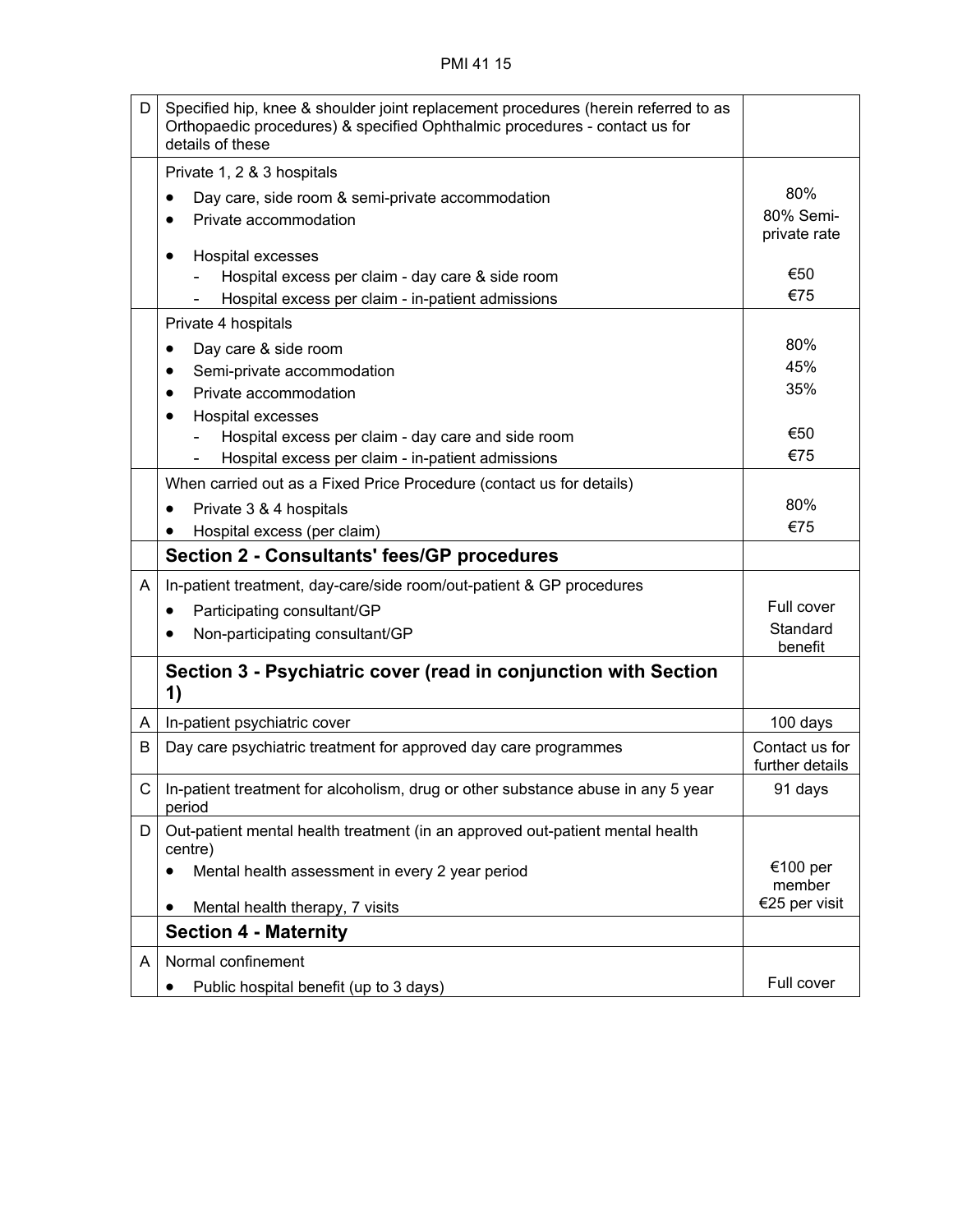## PMI 41 15

|    | Caesarean delivery (as per hospital benefits listed)                                                                                                                                                                                                                                                                                                                                                                                                                                                                                                                                                                                                                                                                                                                        | <b>Refer Section</b>                                                                                                                                                                                    |
|----|-----------------------------------------------------------------------------------------------------------------------------------------------------------------------------------------------------------------------------------------------------------------------------------------------------------------------------------------------------------------------------------------------------------------------------------------------------------------------------------------------------------------------------------------------------------------------------------------------------------------------------------------------------------------------------------------------------------------------------------------------------------------------------|---------------------------------------------------------------------------------------------------------------------------------------------------------------------------------------------------------|
|    | Home birth benefit                                                                                                                                                                                                                                                                                                                                                                                                                                                                                                                                                                                                                                                                                                                                                          | €3,400                                                                                                                                                                                                  |
| B  | In-patient maternity consultant fees (per Schedule of Benefits for Professional<br>Fees)                                                                                                                                                                                                                                                                                                                                                                                                                                                                                                                                                                                                                                                                                    | Agreed<br>charges                                                                                                                                                                                       |
| C  | Post-natal home nursing                                                                                                                                                                                                                                                                                                                                                                                                                                                                                                                                                                                                                                                                                                                                                     |                                                                                                                                                                                                         |
|    | Following 1 nights stay<br>$\bullet$                                                                                                                                                                                                                                                                                                                                                                                                                                                                                                                                                                                                                                                                                                                                        | €1,200                                                                                                                                                                                                  |
|    | Following 2 nights stay<br>٠                                                                                                                                                                                                                                                                                                                                                                                                                                                                                                                                                                                                                                                                                                                                                | €600                                                                                                                                                                                                    |
| D  | Vhi Fertility Programme                                                                                                                                                                                                                                                                                                                                                                                                                                                                                                                                                                                                                                                                                                                                                     |                                                                                                                                                                                                         |
|    | Fertility benefit - benefit per member, towards the cost of specified fertility tests<br>and treatments carried out in a Vhi Participating Fertility Treatment Centre<br>Initial consultation<br>$\bullet$<br>AMH & Semen Analysis tests<br>Egg freezing - once per lifetime<br>Sperm freezing - once per lifetime<br>IUI - up to 2 treatments per lifetime, female members only<br>$\bullet$<br>IVF or ICSI - up to 2 treatments per lifetime, female members only<br>$\bullet$<br>Fertility counselling - 4 sessions per treatment carried out in a Vhi Participating<br>٠<br><b>Fertility Treatment Centre</b><br>Fertility support services - Acupuncturists & Dieticians visits<br>* These benefits are co-funded by Vhi and the Vhi Participating Fertility Treatment | €100 discount<br>at point of<br>sale<br>€100 discount<br>at point of<br>sale<br>€1,000<br>€125<br>€450 per<br>treatment*<br>€1,000 per<br>treatment*<br>€40 per<br>session<br><b>Refer Section</b><br>9 |
|    | Centre<br><b>Section 5</b>                                                                                                                                                                                                                                                                                                                                                                                                                                                                                                                                                                                                                                                                                                                                                  |                                                                                                                                                                                                         |
| A  | Convalescent care - first 14 nights                                                                                                                                                                                                                                                                                                                                                                                                                                                                                                                                                                                                                                                                                                                                         | €75 per night                                                                                                                                                                                           |
| В  | Cancer care support - one night's accommodation up to €100, for each treatment                                                                                                                                                                                                                                                                                                                                                                                                                                                                                                                                                                                                                                                                                              | €1,500 per<br>calendar year                                                                                                                                                                             |
| C. | Vhi Healthcare approved medical and surgical appliances - subject to an excess of<br>€300 per member per year (contact us for details of eligible appliances)                                                                                                                                                                                                                                                                                                                                                                                                                                                                                                                                                                                                               | €2,500 per<br>member year                                                                                                                                                                               |
| D  | Vhi Hospital@Home                                                                                                                                                                                                                                                                                                                                                                                                                                                                                                                                                                                                                                                                                                                                                           | Full cover                                                                                                                                                                                              |
| E  | Child home nursing - 28 days per calendar year                                                                                                                                                                                                                                                                                                                                                                                                                                                                                                                                                                                                                                                                                                                              | €100 per day                                                                                                                                                                                            |
| F  | Parent accompanying child - 14 days per calendar year, following a stay in excess<br>of 3 days in hospital                                                                                                                                                                                                                                                                                                                                                                                                                                                                                                                                                                                                                                                                  | €100 per day                                                                                                                                                                                            |
| G  | Return home benefit                                                                                                                                                                                                                                                                                                                                                                                                                                                                                                                                                                                                                                                                                                                                                         | €100 per<br>claim                                                                                                                                                                                       |
| H. | Manual Lymph Drainage following cancer treatment - 10 visits                                                                                                                                                                                                                                                                                                                                                                                                                                                                                                                                                                                                                                                                                                                | Up to $€50$ per<br>visit                                                                                                                                                                                |
|    | Vhi VisionCare                                                                                                                                                                                                                                                                                                                                                                                                                                                                                                                                                                                                                                                                                                                                                              |                                                                                                                                                                                                         |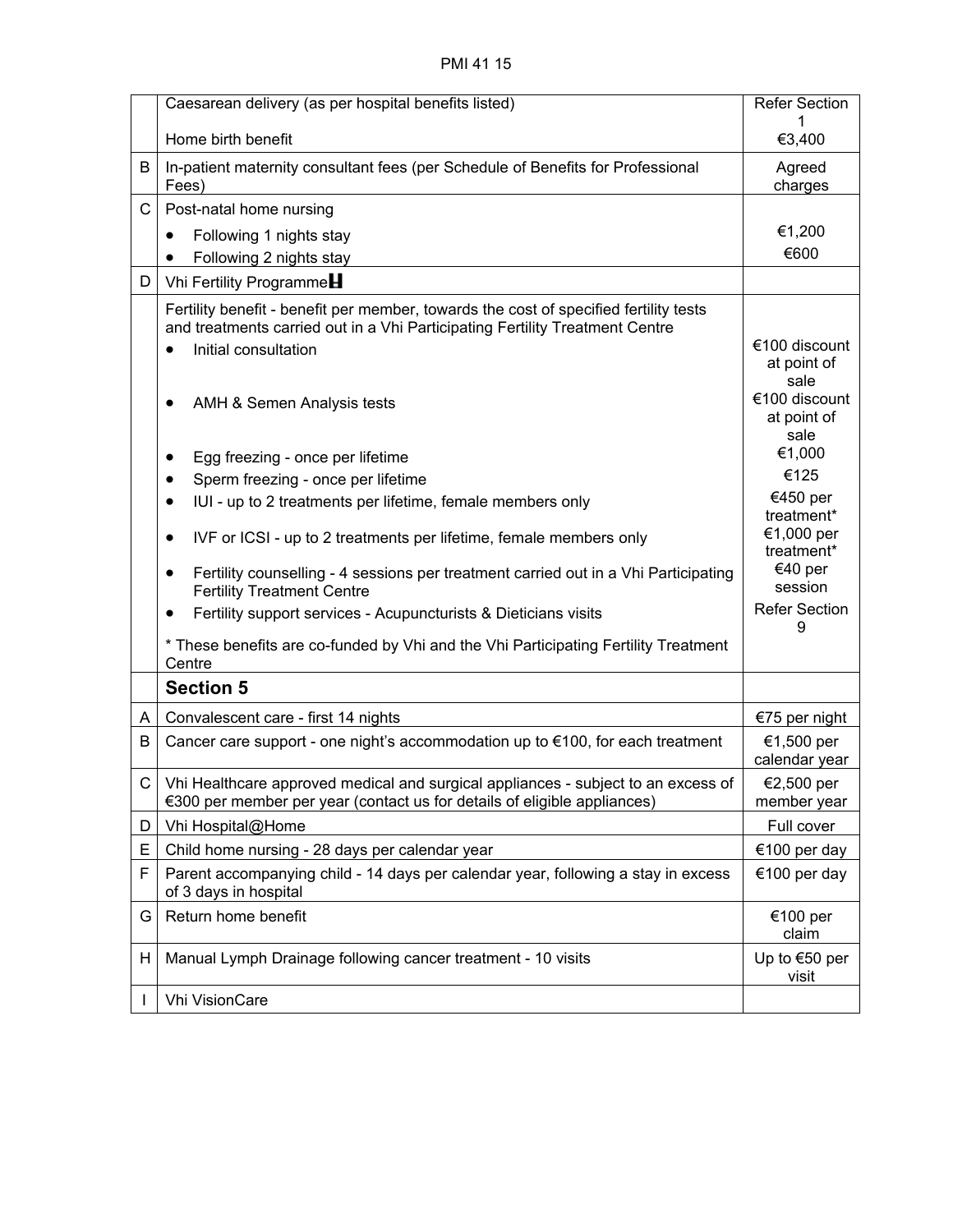|    | Vhi VisionCare E-Screen (available through Vhi.ie/myvhi)<br>$\bullet$                                                                                                                                                                   | Full cover        |
|----|-----------------------------------------------------------------------------------------------------------------------------------------------------------------------------------------------------------------------------------------|-------------------|
|    | Comprehensive eye exam carried out by a VSP eye-care professional in each<br>12 month period - subject to Vhi VisionCare E-Screen referral                                                                                              | Full cover        |
|    | <b>Section 6 - Transport costs</b>                                                                                                                                                                                                      |                   |
| A  | Transport costs (covered in accordance with our rules)                                                                                                                                                                                  | Agreed<br>charges |
|    | Section 7 - Cover outside Ireland                                                                                                                                                                                                       |                   |
| A  | Emergency treatment abroad                                                                                                                                                                                                              | €100,000          |
| B  | Elective treatment abroad (subject to prior approval)                                                                                                                                                                                   |                   |
|    | Surgical procedures available in Ireland (as per level of cover in Ireland)                                                                                                                                                             | €100,000          |
|    | Treatment not available in Ireland                                                                                                                                                                                                      | €100,000          |
|    | <b>Section 8</b>                                                                                                                                                                                                                        |                   |
| A  | In-patient MRI scans (covered in accordance with Section 1)                                                                                                                                                                             | Agreed<br>charges |
| B  | Out-patient MRI scans                                                                                                                                                                                                                   |                   |
|    | Category 1 - approved MRI centres                                                                                                                                                                                                       | Full cover        |
|    | Category 2 - approved MRI centres, agreed MRI charges & consultant<br>٠<br>Radiologists fees (subject to an excess of €125 per scan)                                                                                                    | Full cover        |
| C  | PET-CT scans (covered in accordance with our rules)                                                                                                                                                                                     | Agreed<br>charges |
| D  | CT Scans (covered in accordance with our rules) $\blacksquare$                                                                                                                                                                          | Full cover        |
|    | Section 9 – Day-to-day medical expenses (benefits are per visit,<br>per member, unless otherwise indicated)                                                                                                                             |                   |
| A. | General practitioner - 7 visits                                                                                                                                                                                                         | €25               |
| B  | Consultant consultation - 7 visits                                                                                                                                                                                                      | €60               |
| C  | Pathology - consultants' fees (per referral)                                                                                                                                                                                            | €60               |
| D  | Radiology - consultants' fees for professional services (per procedure)                                                                                                                                                                 | €60               |
| Е  | Pathology/Radiology or other diagnostic tests (refer to Section 8 for out-patient<br>MRI benefits) - 50% of agreed charges in an approved out-patient centre. Contact<br>us for details of eligible diagnostic tests and reimbursements | €500 per year     |
| F  | Pre- and post-natal care (combined visits)                                                                                                                                                                                              | €350              |
| G  | Dental practitioner - 7 visits                                                                                                                                                                                                          | €25               |
| H. | Physiotherapist - 7 visits                                                                                                                                                                                                              | €25               |
|    | Acupuncturists, Chiropractors, Osteopaths, Physical therapists, Reflexologists - 7<br>combined visits                                                                                                                                   | €25               |
| J  | Chiropodists/Podiatrists, Dieticians, Occupational therapists, Speech therapists,<br>Orthoptists - 7 combined visits                                                                                                                    | €25               |
| K  | Clinical Psychologist - 7 visits                                                                                                                                                                                                        | €25               |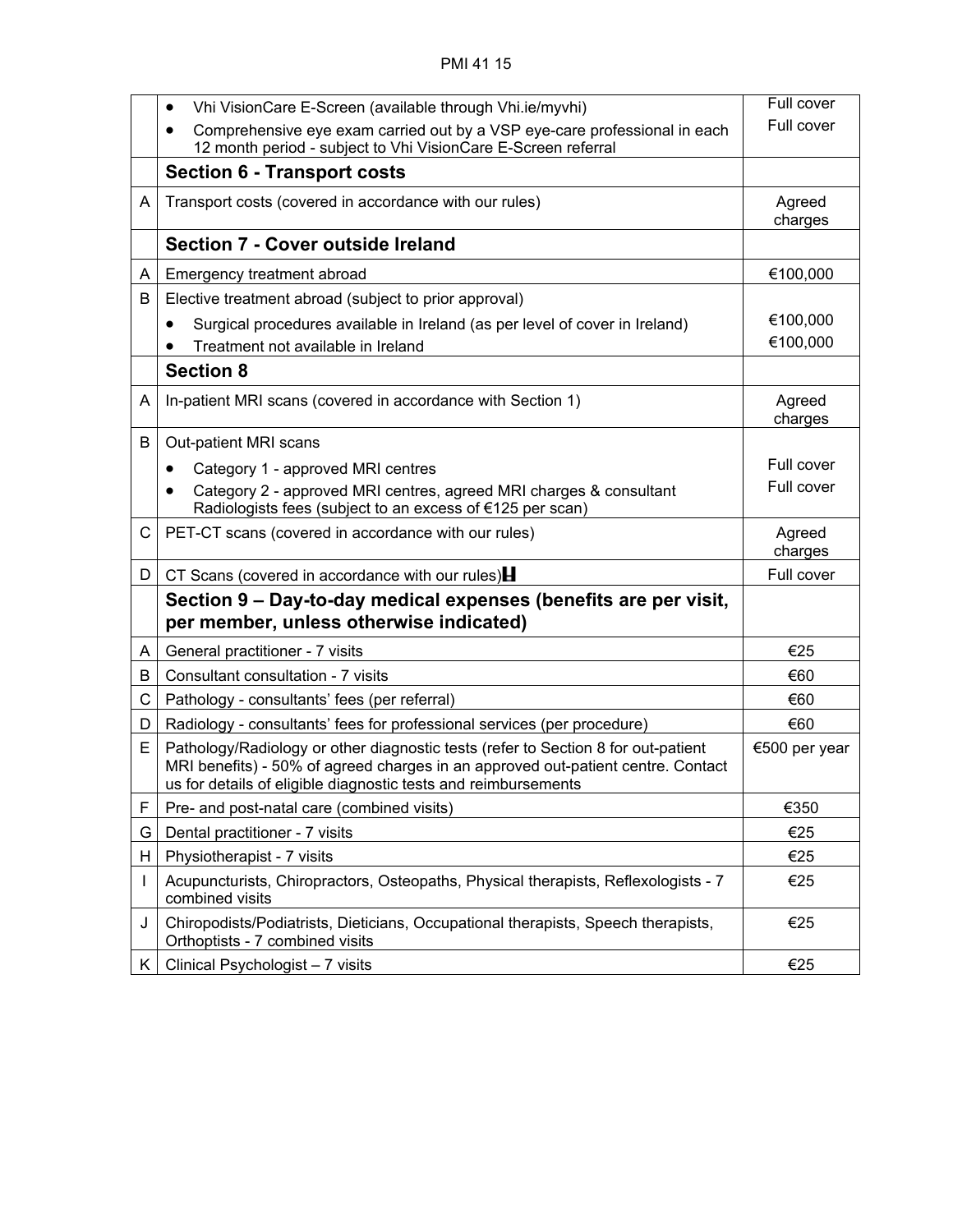## PMI 41 15

| L | Optical – eye tests and glasses/contact lenses – 75% of charges in each 12 month<br>period (^Payment will be made directly to the provider if attending a VSP network<br>provider, and will not be subject to the annual excess or the annual maximum) | €100^                        |
|---|--------------------------------------------------------------------------------------------------------------------------------------------------------------------------------------------------------------------------------------------------------|------------------------------|
| м | Hearing test in each 12 month period                                                                                                                                                                                                                   | €50                          |
| N | Health screening - in each 24 month period, covered in accordance with our rules<br>(contact us for details) *                                                                                                                                         |                              |
|   | Lifestage screening programme in a Vhi Medical Centre                                                                                                                                                                                                  | €170 per<br>screen           |
|   | Dexa scans in an approved dexa scan centre<br>٠                                                                                                                                                                                                        | 50% cover                    |
|   | Mammograms in an approved mammogram centre                                                                                                                                                                                                             | Full cover                   |
| O | Accident & emergency cover - 2 visits                                                                                                                                                                                                                  | €75                          |
| P | Child counselling - 7 visits                                                                                                                                                                                                                           | €25                          |
| Q | Baby massage classes, in the year of the birth                                                                                                                                                                                                         | €100 per child               |
| R | Foetal screening, in the year of the birth                                                                                                                                                                                                             | €100 per<br>pregnancy        |
| S | Antenatal course, in the year of the birth                                                                                                                                                                                                             | €75                          |
| T | Breastfeeding consultations, 2 visits in the year of the birth                                                                                                                                                                                         | €30                          |
| U | <b>Travel vaccinations</b>                                                                                                                                                                                                                             | €100 per year                |
| V | <b>Emergency dental treatment</b>                                                                                                                                                                                                                      | Up to $€750$<br>per accident |
| W | Post natal home help, within 6 weeks of the birth                                                                                                                                                                                                      | €100                         |
| X | Vhi SwiftCare exclusive benefit to Vhi customers*                                                                                                                                                                                                      |                              |
|   | Initial consultation (charge is €125 – you pay €25)<br>$\bullet$                                                                                                                                                                                       | €100                         |
|   | Follow-up treatment package after this consultation for x-rays, tests & medical<br>$\bullet$<br>aids (maximum you will pay is €100 for this follow-up treatment)                                                                                       | 50% of total<br>costs        |
|   | Vhi SwiftCare appointment services*                                                                                                                                                                                                                    |                              |
|   | Consultant consultation (orthopaedic, oral maxillofacial & sports medicine)<br>$\bullet$                                                                                                                                                               | 50%                          |
|   | Dental practitioner - 7 visits                                                                                                                                                                                                                         | €25                          |
|   | Physiotherapist - 7 visits                                                                                                                                                                                                                             | €25                          |
| Y | Vhi paediatric clinic*                                                                                                                                                                                                                                 |                              |
|   | Initial Consultant consultation                                                                                                                                                                                                                        | 50%                          |
|   | Follow up paediatric treatment and services after this consultation including<br>lactation consultant, dietician, ultrasound, blood tests and x-ray                                                                                                    | 50% of total<br>costs        |
| Ζ | Paediatrician benefit in addition to the Vhi paediatric clinic benefit listed above - 1<br>visit in the year of the birth                                                                                                                              | €60                          |
|   | Annual excess - per member, per year                                                                                                                                                                                                                   | €1                           |
|   | Annual maximum - per member, per year                                                                                                                                                                                                                  | €3,200                       |
|   | * These benefits are not subject to the annual excess or annual maximum                                                                                                                                                                                |                              |
|   | <b>Additional notes</b>                                                                                                                                                                                                                                |                              |
| A | Note 1: Manual Lymph Drainage                                                                                                                                                                                                                          |                              |